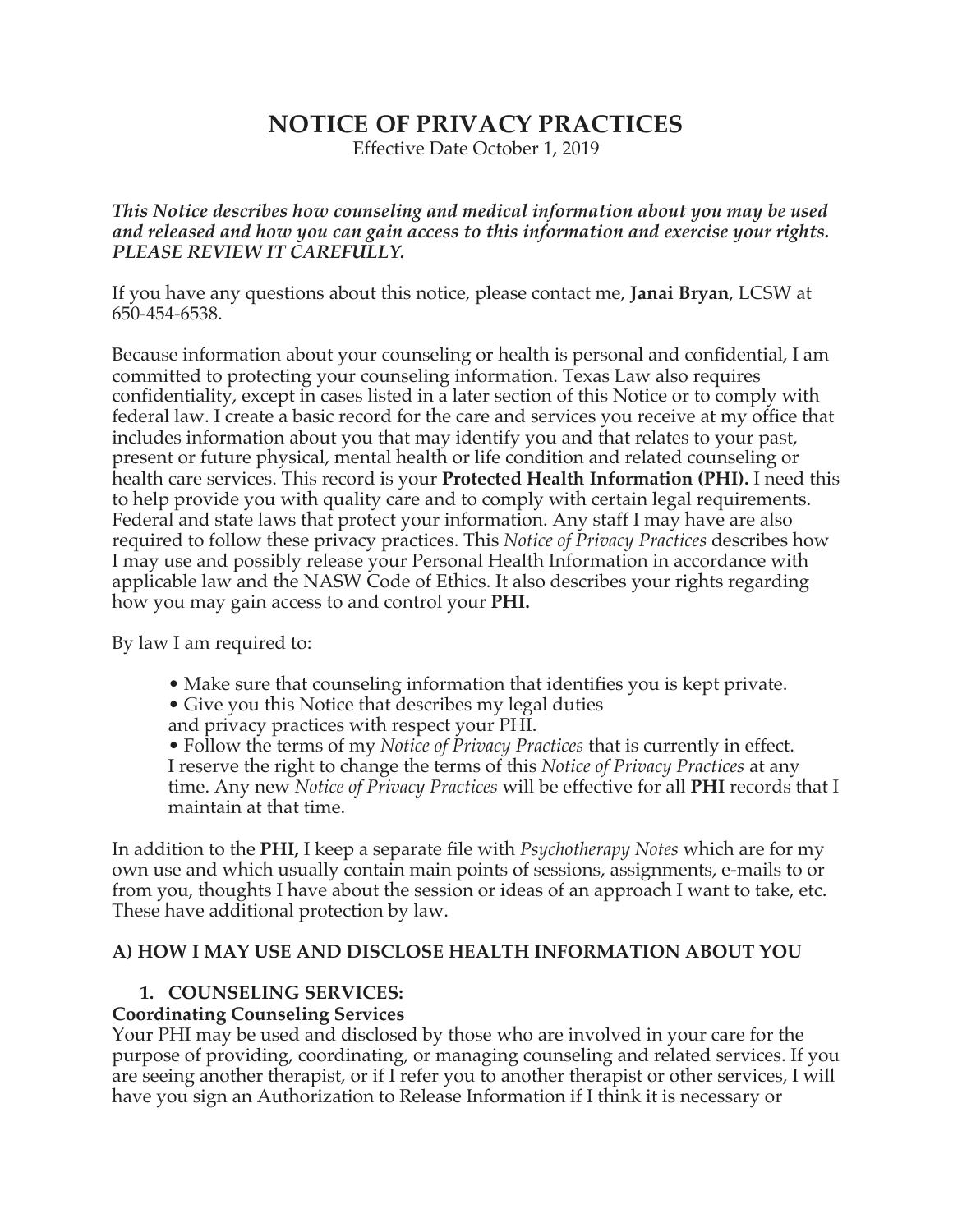helpful to share any of your **PHI.** You would also need to sign a release with the other therapist or program to release information to me. If the information involves you and a spouse, partner or other person with you in counseling, BOTH people must authorize the release, or I will prepare a brief summary related only to your individual information.

**Assignments, Information Related to our Work Together, Appointments & Notices of Programs:** As part of providing counseling, coaching or other related services, I may release identifying information to make or change appointments with you, and any person you may attend counseling with. I may also send assignments, resources or summaries of a session, or upcoming programs from time to time. You can restrict how and where you want to receive that information (by specific telephone, e-mail, etc.) and specify any information you do NOT want to receive.

## **2. COUNSELING OFFICE OPERATIONS**

I may disclose your PHI to facilitate the quality and efficient operation of my practice. For example, I may hire a consultant to help improve quality, or to make sure that I am in compliance with applicable laws.

## **3. PAYMENT**

I do not take insurance and so do not normally send any of your information to any 3rd party payer unless you or your partner make a specific request for a receipt. However, if you submit a claim to insurance for reimbursement for counseling, or arrange for a family member or other person who is paying part or all of your charges with my office, sometimes I am contacted for additional information. I will release the minimum amount needed to process the transaction.

If you ask me for receipts for insurance or to fax receipts directly to an insurance company, or arrange for another person to pay, your request will be considered authorization for me to provide that information and any additional information needed to process payment. If your insurance company or other payer requires extensive information, I will have you sign a Release of Information before providing that information. Because insurance companies usually require a diagnosis of a mental disorder, that information is included on the receipt, if you qualify for a diagnosis.

If it becomes necessary to use collection services due to lack of payment for services, bad checks or credit cards, I will only disclose the minimum amount of information necessary for purposes of collection.

# **4. DISCLOSURES REQUIRED BY FEDERAL, STATE OR LOCAL LAWS:**

These could include audits to determine compliance with the Privacy Rule or other rules and laws, including those listed in the next section.

# **B) RELEASE OF INFORMATION WITHOUT YOUR AUTHORIZATION:**

Applicable law and ethical standards permit, and some- times REQUIRE me to disclose information about you without your authorization only in a limited number of other situations. The types of uses and disclosures that may be made without your authorization are those that are: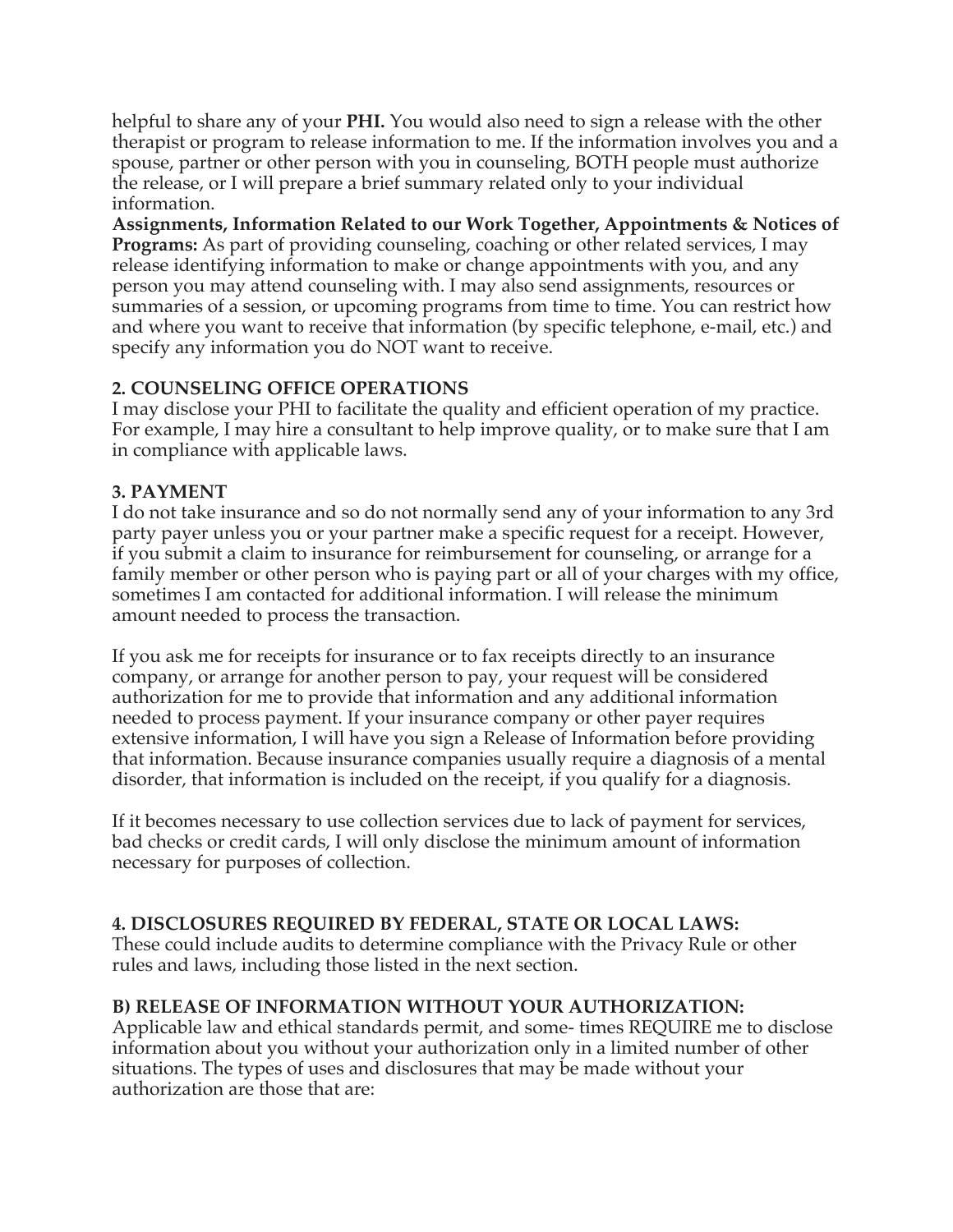• required by law, such as the mandatory reporting of child or elder abuse, neglect or exploitation.

• necessary to prevent or lessen a serious and imminent threat to the health or safety of you, another person or the public. If information is disclosed to prevent or lessen a serious threat, it will be disclosed to a person or persons reasonably able to prevent or lessen the threat, including the target of the threat.

• Required by Court Order. (If I receive a subpoena from an attorney, my customary practice is to explain that I need a release from the client(s) or a court order. I also attempt to notify you that I have received a subpoena.)

• Mandatory government agency audits or investigations (such as the social work licensing board or a federal compliance audit)

#### **C) RELEASE OF INFORMATION WITH YOUR AUTHORIZATION:**

Uses and disclosures not specifically permitted by applicable law will be made only with your written authorization, which may be revoked in writing at any time.

## **D) PRIVACY AND METHODS OF CONTACT:**

## **E-Mail**

Correspondence with you by e-mail cannot be guaranteed to be secure. Therefore, you need to take precautions to safeguard your e-mail on your end. If you write an e-mail to me, I will usually reply to the address from which it was sent. I do not encrypt e-mail. I am the only one that reads the e-mail sent to my address, **janaibryan@yahoo.com.**  Relevant e-mails may become part of your PHI record in my office. I will ask you in the first or second session if it is permissible to send you personal e-mail about your counseling. If at some point, you want to change that authorization, you need to inform me immediately. If YOU encrypt e-mail, please inform me so that I can print hard copies of any relevant e-mails for your record due to the fact that encrypted e-mails become unreadable if saved on disk.

Please be advised that using work e-mail address may allow your employer to read your e-mail. Therefore, you should use personal e-mail for any correspondence.

#### **Telephone Voice Mail/Answering Machines:**

For my business, I use my cell phone. If you ask for a return call related to appointments or another question, you are authorizing me to leave that information on your voice mail or answering machine, or to the person taking the message, and you are responsible for protecting your confidentiality. As mentioned below, you may request restrictions on how and to whom that information is delivered.

#### **E) YOUR RIGHTS REGARDING YOUR PERSONAL HEALTH INFORMATION:**

You have the following rights regarding the **PHI** I maintain about you. To exercise any of these rights, please submit your request in writing to me, **Janai Bryan, LCSW, Tel: 650-454-6538.** In the unlikely circumstance that I deny the request (based on revealing another person's information or on possible harm to you or someone else), you have the right to have the denial reviewed by another professional.